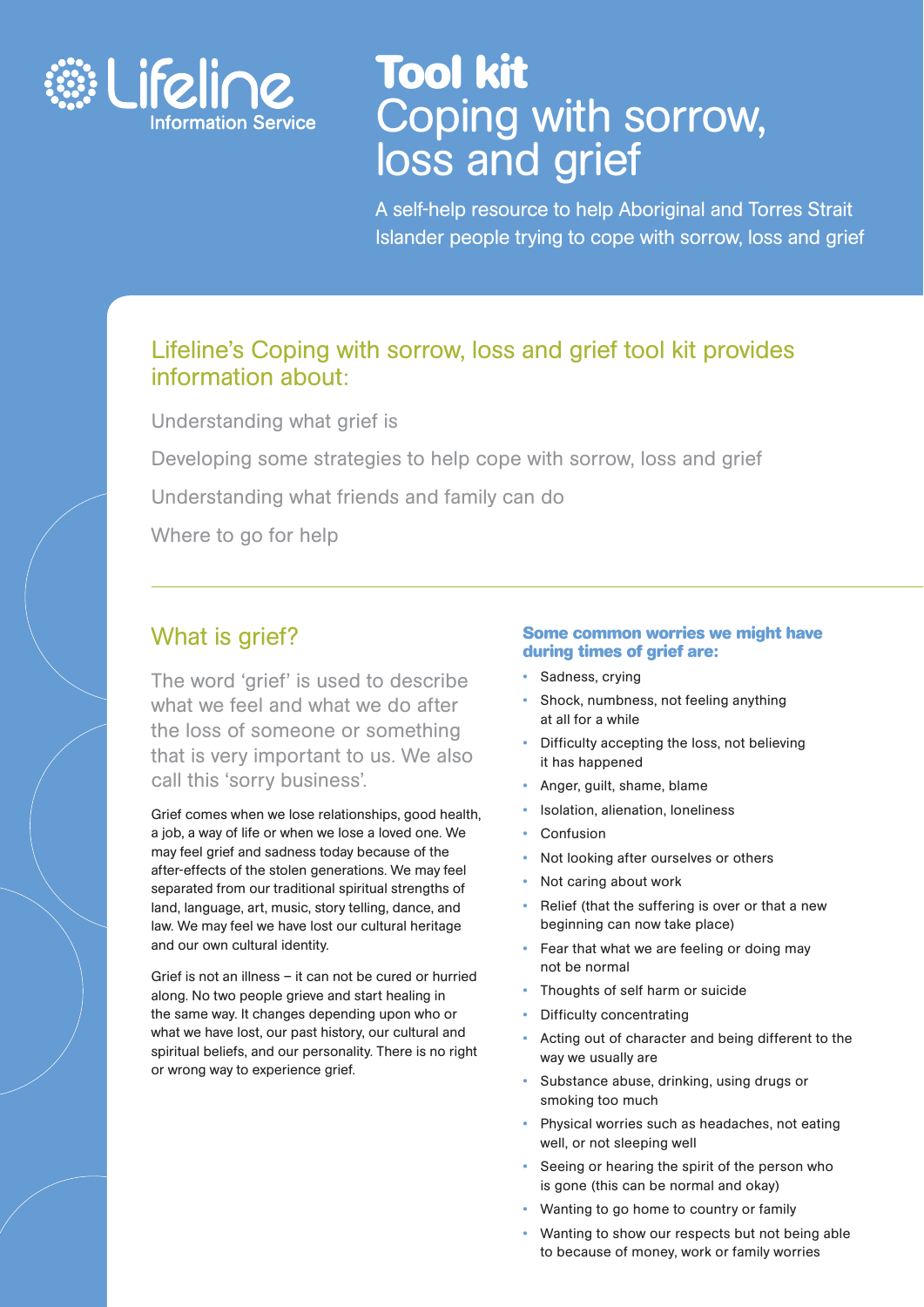

### Why do people grieve differently?

We are all different. We come from different family backgrounds and cultures. Every culture has its own ways of grieving.

People have different traditions, lore and laws across Australia and the Torres Strait Islands. This tool kit cannot say exactly how different people grieve in all of their different cultural traditions, so it talks about common worries that we may have and common things that can help.

### How long does grief or sorry business last?

We can't put a time limit on grief. We don't know how long it will last. The best answer seems to be 'as long as it takes'.

Grief doesn't follow a smooth pathway and is different for each of us. We gradually learn to live with the loss. The way we adjust depends on what sort of person we are, how we grieve, who we grieve with, what grief we have been through before, our physical health and the support we have.

**There are no simple ways to get through the pain caused by loss. We may feel that no person, no words, no talk can ease the pain. However, when we feel ready, hearing about what has helped other people might help us too.**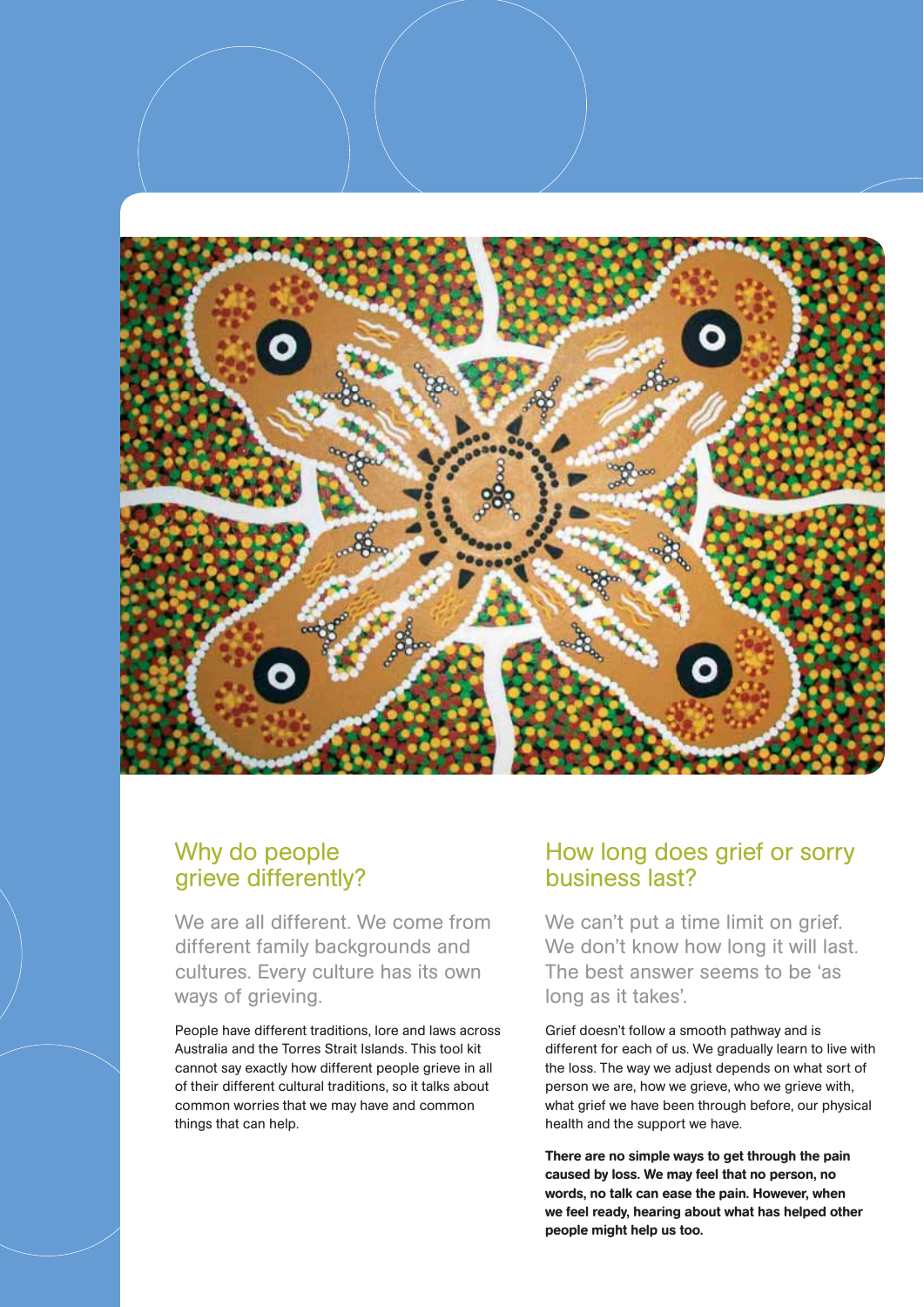### **What can I do to manage grief?**

# **Let yourself grieve 1**

It is important to be able to express and share our sadness and grief rather than keeping our feelings locked inside. At times we may feel overwhelmed by the intensity and strength of our feelings. That is normal and okay. We can delay grief and hold it off for a while, but we cannot avoid it. If we delay and avoid feeling the pain of grief for too long, we will find it harder to deal with the next time worry or grief visits our life.

#### **We don't all show our grief by crying. There are many other ways to let those strong feelings out including:**

- Physical activity and doing lots of things
- Listening and playing music
- Story telling
- Dancing
- Writing
- Painting, drawing, etc.
- Talking about the loss
- Praying
- Meditating
- Keeping a diary of feelings and memories
- Ceremonies and memorials to say good bye and share our feelings
- Rituals and ceremonies that are part of family, cultural and/or religious heritage





# **Look after yourself 2**

#### **Coping with grief is stressful on our bodies. If we can take care of ourselves this will help us stay stronger. Try to:**

- Eat healthy, frequent, easily digested meals
- Get back to your usual routine when you can
- Aim for regular meals, exercise and sleep times
- Avoid using alcohol or drugs to treat your grief – they numb feelings that need to be expressed
- Give yourself time out from the pain try to do something you enjoy or something you haven't done before
- Connect with yourself and remember who you are – through religion, meditation, music, walking, sport, or hobbies



The stress and sadness of grief can affect our ability to make good decisions. It can be tempting to make decisions quickly. Sometimes we feel pressure from other people to move on and make changes. If possible, we are best to delay and put off major decisions until a time that we can think more clearly. If decisions have to be made now, it is best to talk with someone we trust who is not directly affected by the loss.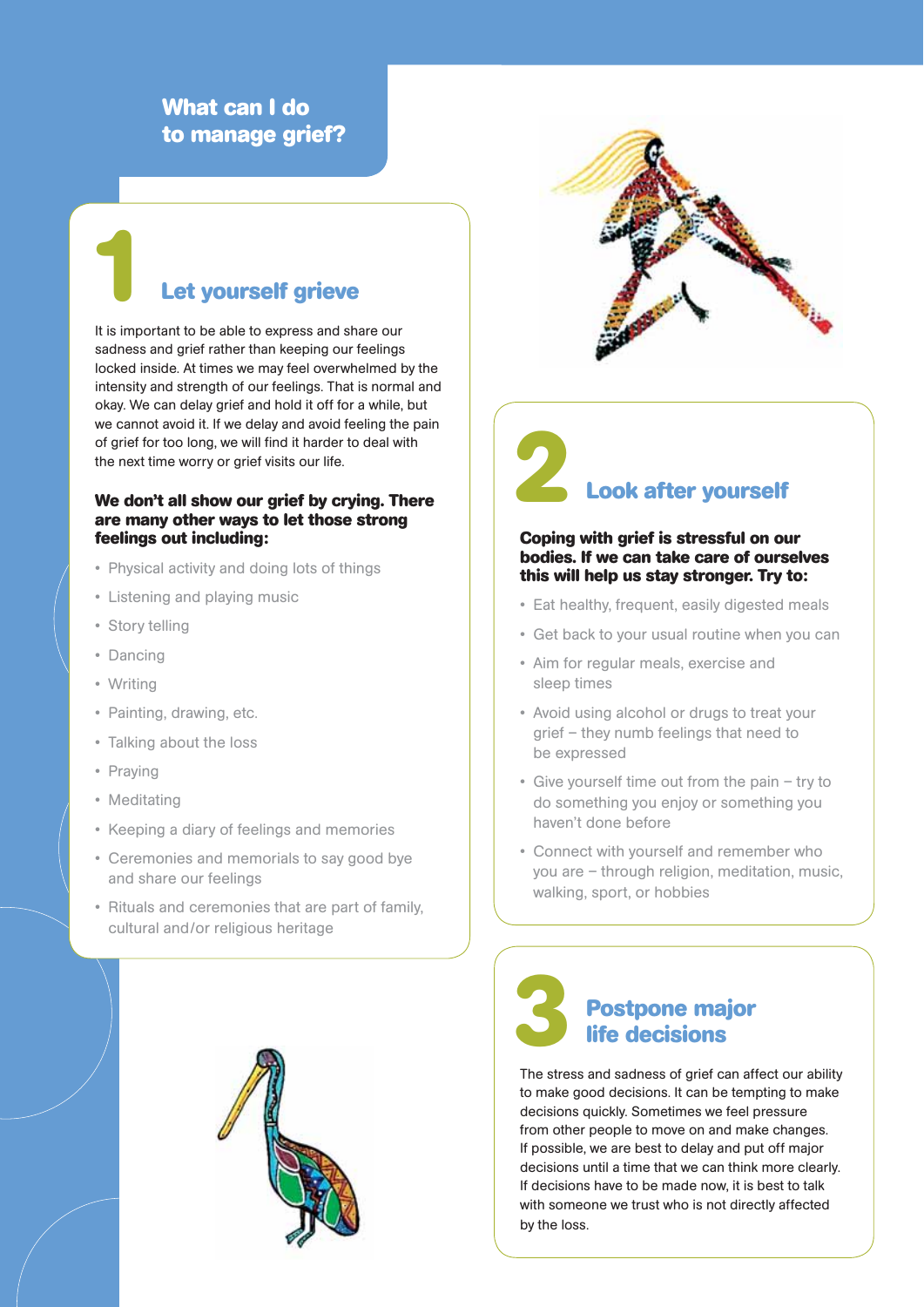### **Say good bye and share your feelings**

Following your cultural traditions is an important part of grieving. These may include ceremonies and rituals related to the place and the person you have lost. Each person, family and cultural group has a different way of working out what to do with the physical memories of the person. There may be local cultural traditions we will follow related to personal belongings, such as passing on to others or destroying what the person owned. For others of us it may seem best to remove the belongings or items that are associated with the loss. It may be painful to have them around but we are not ready to make decisions. We can give the items to someone we trust or put them away until we feel stronger and can deal with them. Some items have special value and may be comforting later. Giving away belongings, at an appropriate time, can also be a healthy part of grieving.

# **5**

# **Let people know how they can help 7**

Our friends and family may not know what to say or do to help us. This makes things difficult for all of us. We can let them know how we are feeling. We need to tell others if there are practical things they can do to help us. It is okay to say that we are not ready to talk about our loss, and that we will let them know when we are. It helps to be around people who are supportive, understanding and willing to help. Friends, family and elders can be the best help. Sometimes, though, family and friends may not be able to give us the kind of emotional support we need. Other people or services that can help are:

- Traditional healers
- Counsellors who specialise in Stolen Generation issues
- Healing Circles or other similar cultural healing groups
- Bereavement or sorry business support groups
- Counsellors or psychologists
- Doctors, nurses, health workers, mental health or social and emotional wellbeing services
- Priests or ministers or other religious or spiritual leaders

# **1** Say good bye and<br>share your feelings<br>**1** Let yourself heal **6**

Healing does not just mean 'letting go' or 'saying goodbye'. Sometimes we feel guilty for forgetting the person for a short time or beginning to move on with our life. This is a normal part of healing. It does not mean the loss does not matter.

It can be helpful to enjoy happy memories by talking, smiling and laughing about the person. We might want to set aside some time alone each day to let the feelings out, look after ourselves, or just remember. We can spend time with friends and family telling stories and sharing our grief. Some people find a support group useful because the members of the group are all grieving too. Other people who are grieving may have more of an understanding of what we are going through.



### **Know that you can come through this**

We will never completely be the same person again, but we can survive big losses. Sometimes this is hard to believe. Sometimes old beliefs and ideas and ways of doing things seem empty and useless because of what has happened. We may need to change how we do things. This takes time.

We need to just take one moment, one step, and one day at a time. Set our own limits and learn to say no. Expect some set backs, but know we will get through this part of our life. This may be the hardest thing we ever do. We need to be patient with ourselves.

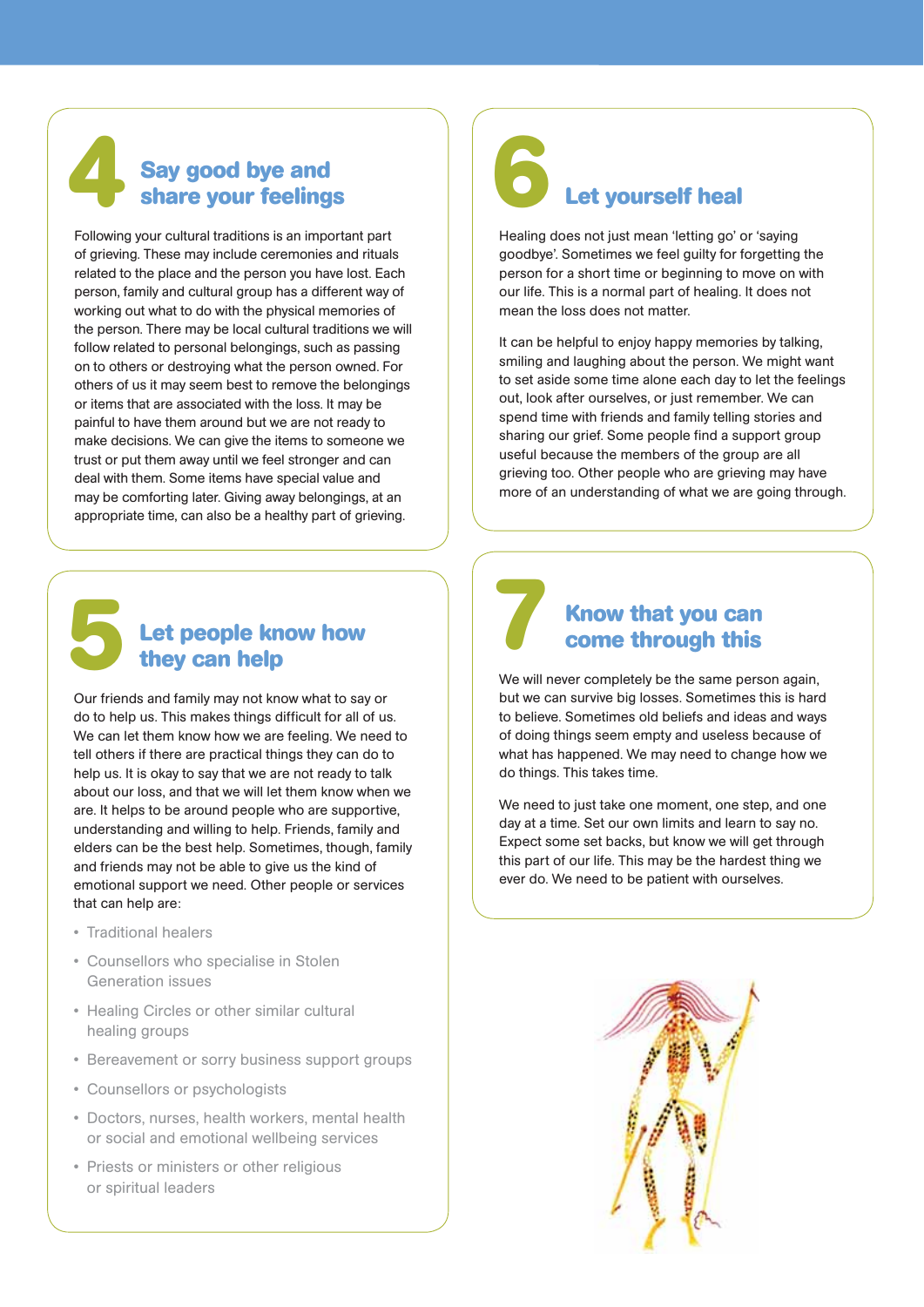

## **Be prepared for stressful situations and events 8**

Stressful times can include birthdays, Christmas, anniversaries, or hearing stories that remind us of our loss. There may be cultural activities that we follow on the anniversary of the loss or other special occasions. All of these events and anniversaries can be less worrying if we can be a bit prepared for them:

- Be aware of places that bring out strong memories and expect to have strong feelings there
- Plan activities, rituals and ceremonies for remembrance and to acknowledge the loss
- Let ourselves be sad even if it is meant to be a happy occasion
- Let ourselves have fun and enjoy happy memories and the company of other people close to us
- Sometimes the time leading up to these events is the hardest. The day itself may not be as hard as we fear

# **When is grief a problem?**

**9**

Sometimes we can't understand our loss and can't move on with life. We might become stuck grieving, worrying and feeling sad. We might become involved in a lot of activities to avoid feeling the pain of our loss. This can start to get in the way of the things we need to do in our lives. It can lead to family, relationship and work worries. It may lead to an increased risk of physical or mental illness. This is the time when we need to think about getting extra help. Talking to family, friends, counsellors or doctors can help us to feel stronger and start healing.

## **Information for family and friends 10**

### **It's hard to know how to help or what to say to someone who is grieving. These ideas may help:**

- Let them know you care acknowledge their loss and what it means to them
- Let them know how you feel that you don't know what to say, but you are there for them if needed
- Be there to listen when they want to talk, let them tell their story
- Let them know it's okay to share their grief even though it is hard to see them so upset
- Keep in touch let them know you are there. Keep including them in activities. They may not wish to join in, but give them the option
- Be understanding they may act differently to their usual selves
- Look out for signs of them being overwhelmed by bad feelings. This can include thinking about killing themselves, hurting themselves, hurting others, or giving up on everything
- Find help and information if they need or want extra support
- It is extremely important that you look after yourself – take time out and talk to someone about how you are feeling and coping during these stressful times

#### **What not to do:**

- Don't play down their loss
- Don't think you can take away their pain
- Don't tell them "You'll get over it"
- Don't say "I know how you feel" everyone is different

We often do or say these things because we want to help. It's hard to stand by and watch someone we care about go through so much pain. Sometimes we are also reminded of our own feelings of loss. The best way to help the person is just to be there for them and connect them with professional support if they need help.